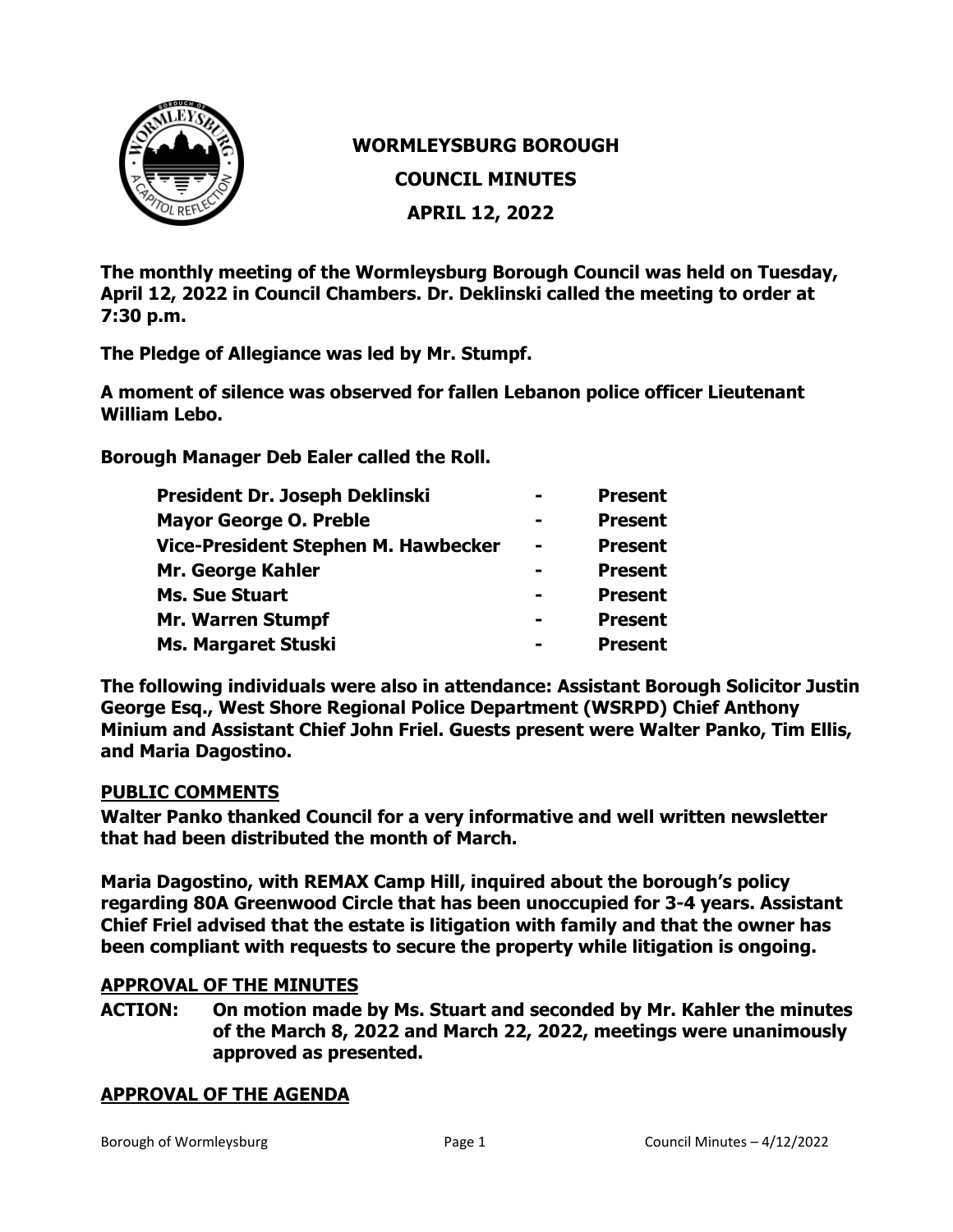**The agenda was accepted as presented with no changes.**

# **BUILDING PLANS**

**There were no building plans.** 

#### **PUBLIC HEARINGS**

**There were no public hearings.**

#### **REPORTS FROM APPOINTED BOROUGH OFFICERS**

#### **Borough Manager**

**The Borough Manager's monthly report, which was provided electronically, was accepted with no questions.** 

#### **Borough Treasurer**

**The March Treasurer's report, which was provide electronically, was reviewed with no questions.** 

# **Borough Solicitor**

**No report.**

#### **Borough Engineer**

**The Borough Engineer report was provided electronically summarizing the status of the following projects and tasks to be performed:**

- **i. 120-124 South Front Street Demolition CDBG**
- **ii. 2022 Roadway/Paving Project**
- **iii. Walnut Street Drainage**
- **iv. Lower Rupley Park MS4 Project**
- **v. MS4 Outfall Screenings**
- **vi. Pump Station Electrical Evaluation**

# **COUNCIL PRESIDENT'S REPORT**

**Dr. Deklinski advised the invitations for the Volunteer Dinner have been mailed.** 

**Dr. Deklinski attended the ribbon cutting ceremony for the Center for Wellbeing by Christian A. Kcomt, MD & Associates located at 510 North Front Street. Dr. Deklinski noted that it is a goal to visit a local business monthly going forward.**

**He and Manager Ealer will meet with Local Technical Assistance Program (LTAP) staff from Pennsylvania Department of Transportation (PennDOT) to reassess the safety aspects of the pedestrian crossings at South Front Street for reconsideration by PennDOT.** 

**Dr. Deklinski reached out to Verizon regarding the maintenance of trees impeding on their communication lines and was advised by Verizon that they will not assist with the maintenance.**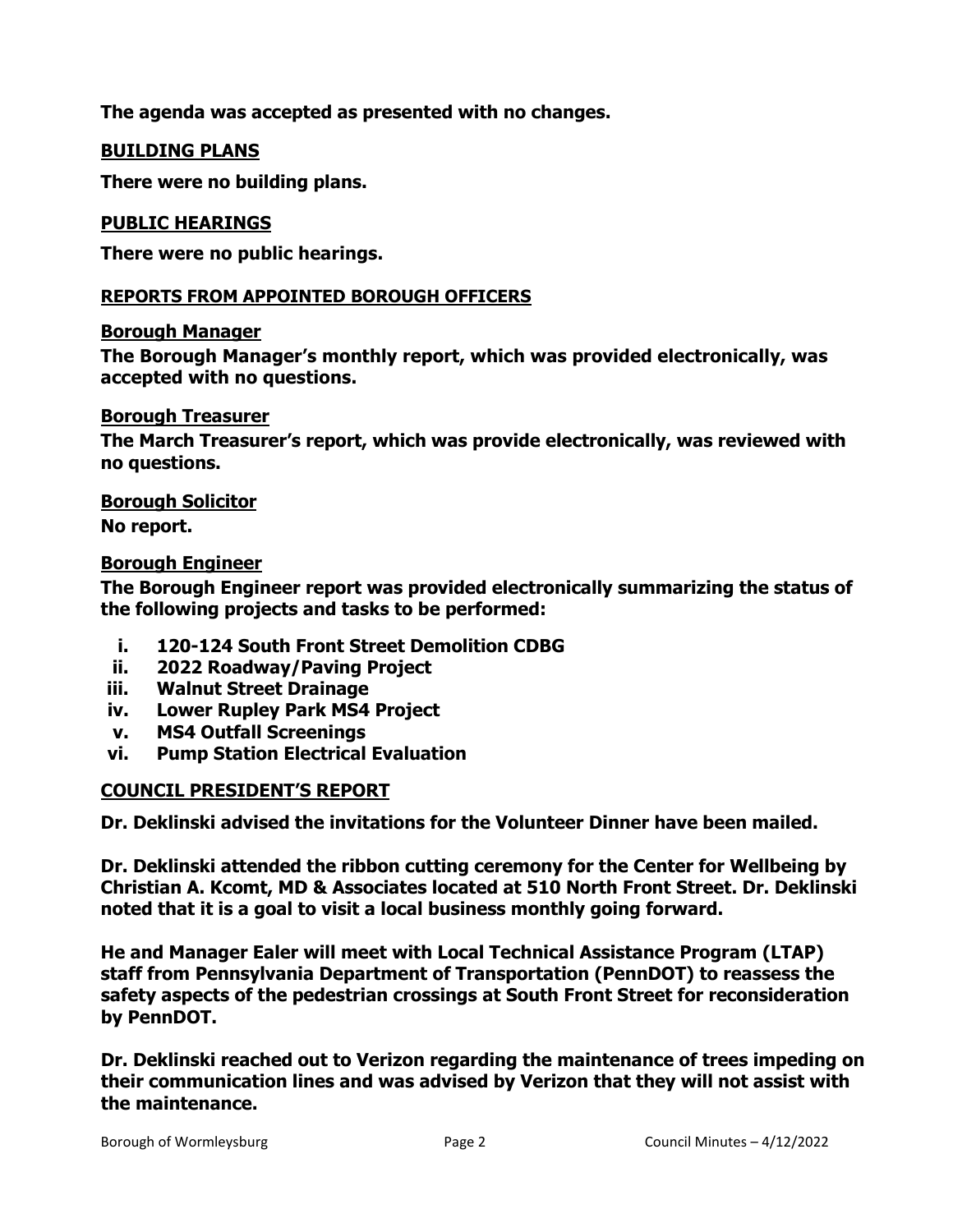**Dr. Deklinski reported a tree fell across Walnut Street between Glen Road and Beach Farm Road closing down the street. He suggested a plan of action be delegated moving forward to deter a breakdown in communication as to the response of such an occurrence on a state (PennDOT) roadway.**

**Dr. Deklinski and Manger Ealer worked on the safety policies for the employees.**

**Dr. Deklinski requested Council to consider endorsing a "Day of Kindness", November 13th, which is a day to encourage acts of kindness. Dr. Deklinski noted that local businesses and organizations in the community have expressed interest in participating.** 

**ACTION: On motion made by Ms. Stuart and seconded by Mr. Stumpf, Council unanimously approved endorsing November 13th as "Day of Kindness" with Ms. Stuski volunteering the Parks and Recreation Committee to organize the community event.** 

**Dr. Deklinski formally introduced the Borough's new Codes Enforcement Officer, David Broadway.** 

# **COUNCIL VICE-PRESIDENT'S REPORT**

**Mr. Hawbecker provided the report.**

**ACTION: On motion made by Mr. Hawbecker, and seconded by Ms. Stuski, Council unanimously approved the distribution of funds as follows (as evidenced by the check registers dated from 3/8/2022 to 4/12/2022).**

| <b>Accounts</b>      | <b>Number of Checks</b> | <b>Distribution Summary</b> |             |
|----------------------|-------------------------|-----------------------------|-------------|
| <b>General Fund</b>  | 42                      |                             | 55,052.81   |
| <b>Fire Tax Fund</b> | 35                      |                             | 1,817.47    |
| <b>Sewer Fund</b>    | 5                       |                             | 50,013.26   |
| Total                |                         |                             | 106,883.54* |

\*The distribution summary total may include inter-fund transfers in keeping with accounting requirements.

# **MAYOR'S REPORT**

**The Mayor provided his monthly report, which was accepted without questions.** 

**Chief Minium informed Council that Lieutenant John Friel has been promoted to Assistant Chief.**

**Chief Minium reported that the WSRPD has hired 3 new officers.**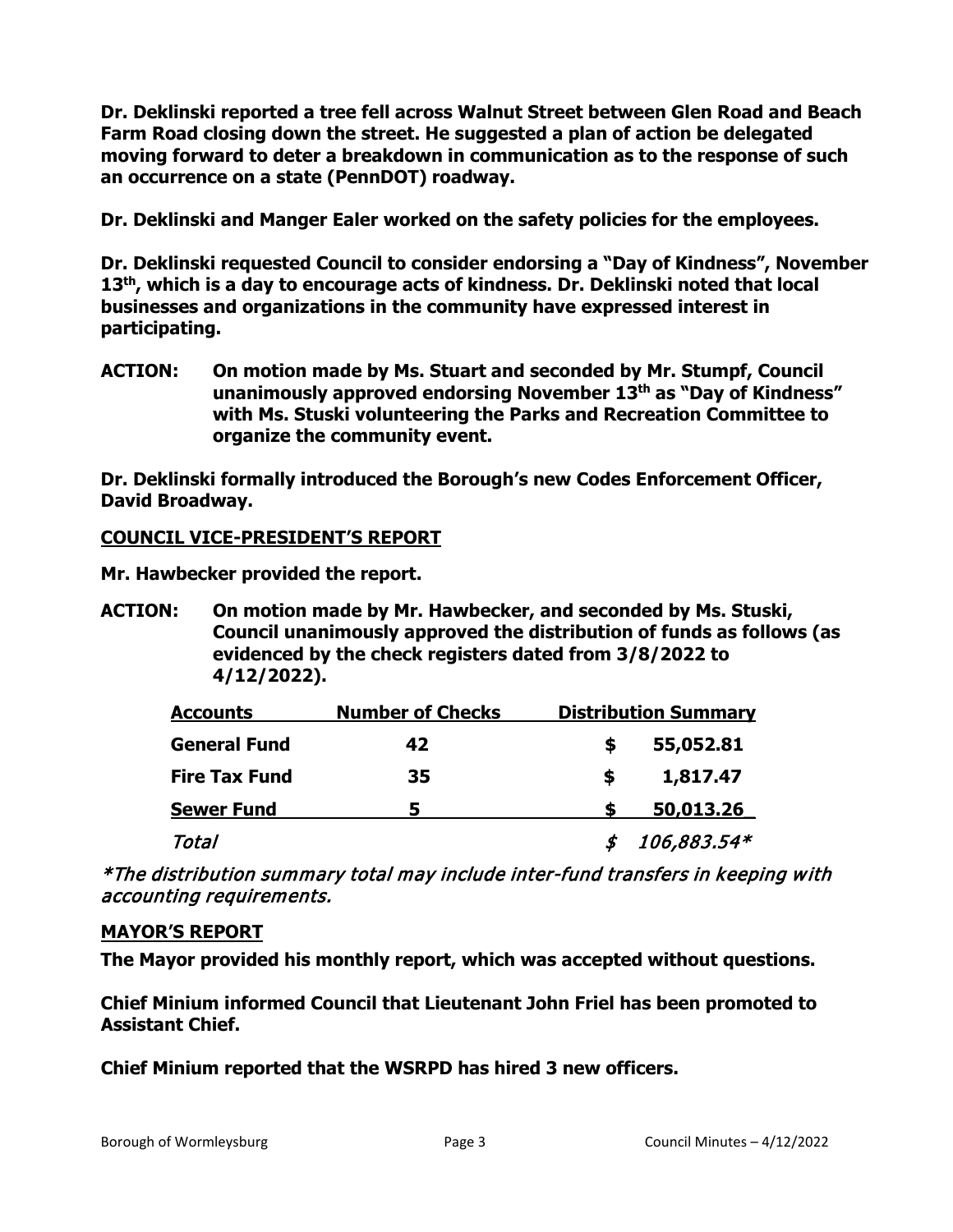**Ms. Stuart advised that the organization of National Night Out is in process noting that it will be held this year at the Greek Orthodox Church, Camp Hill. COMMITTEE REPORTS** 

# **Parks, Public Lands and Recreation Committee, COG**

**Ms. Stuski advised that the Parks and Recreation Committee March meeting had been cancelled. She noted that the committee is currently in need of 3 volunteers.**

**Ms. Stuski reported that the DCNR Grant has been submitted.**

**ACTION: On motion made by Ms. Stuski and seconded by Mr. Stumpf, Council unanimously approved the current daily use Park Rental Fee be amended to a monthly fee with the amount TBD and to include an option of a reduced monthly fee if field maintenance is included.** 

# **Planning Commission and Streets, Sanitary/Highway Committee**

**Mr. Plaza reported that the roadwork project Echo Road from W. Foxcroft to Rupley; Old Orchard Lane from W. Foxcroft to Yverdon; Old Orchard Circle; and S. River Street at Henry's Garage has been completed.** 

# **Service/Property Committee**

**Mr. Kahler and Manger Ealer attended a second meeting with Lobar, Inc. and Guardian to further discuss renovations to the Borough office.**

# **Codes Enforcement, Zoning, Sidewalks and Shade Trees Committee**

**ACTION: On motion made by Ms. Stuart and seconded by Mr. Stumpf, Council unanimously voted to advertise and hold a public hearing for the amended Sign Ordinance at their next meeting.** 

# **Public Safety Committee**

**ACTION: On motion made by Mr. Stumpf and seconded by Mr. Hawbecker Council unanimously approved the West Shore Bureau of Fire (WSBF) Major Incident Types and Classification reports for March 2022.** 

# **Administrative Committee**

**No report.**

# **NEW BUSINESS**

- **ACTION: On motion made by Ms. Stuski and seconded by Ms. Stuart, Council unanimously approved to enter into an agreement with Camp Hill Borough for organic recycling of leaf pick-up at \$1,200 annually for one (1) truck tag and retain the current brush removal policy as is.**
- **ACTION: On motion made by Mr. Stumpf and seconded by Mr. Kahler,**